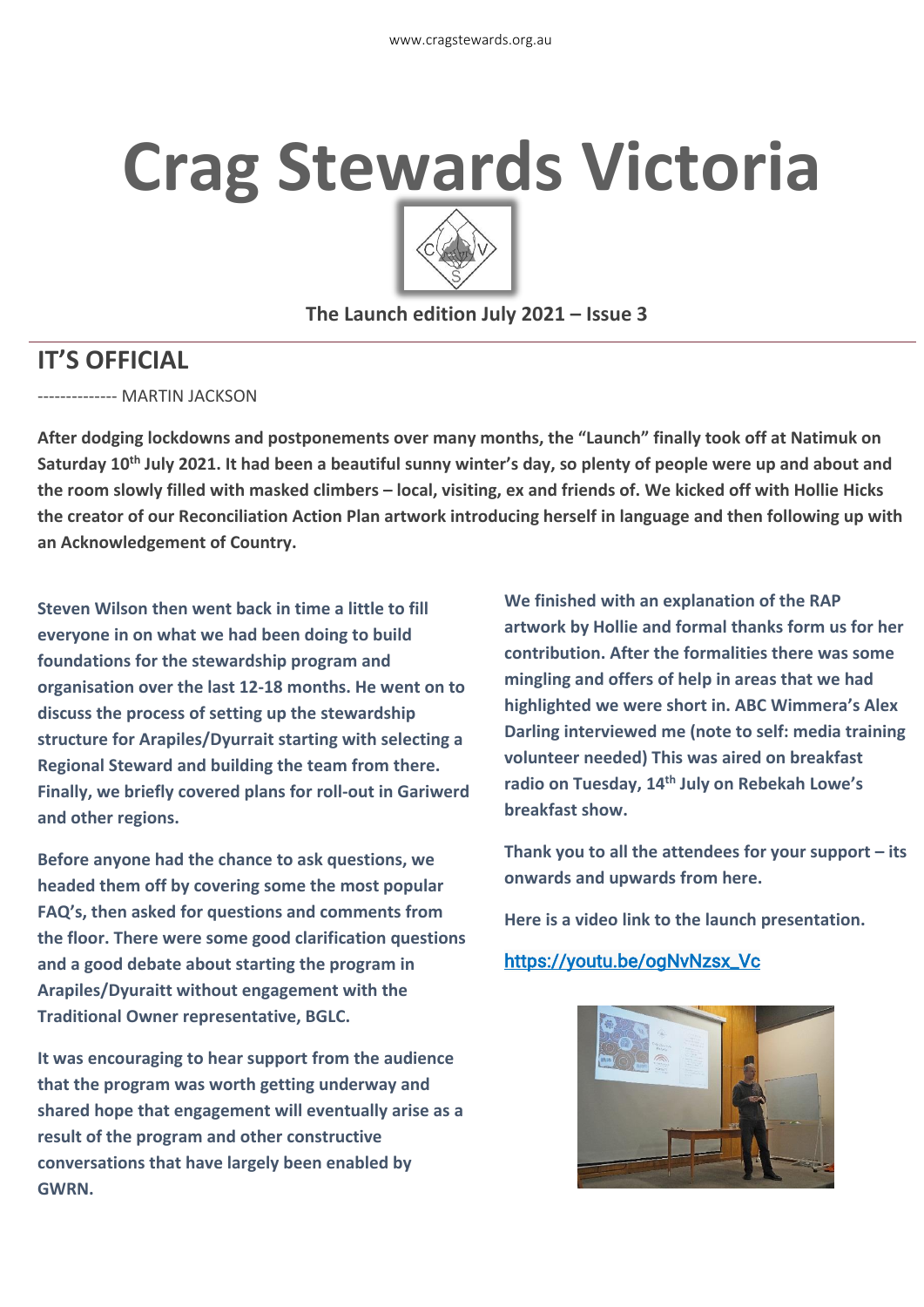# **From your Steward Coordinator – Steven Wilson**

**The days of putting out a call for volunteers to roll up on the day are gone, we are now expected to register with Parks Victoria and have a Working With Children Check (WWC)**

**In 2016, the Victorian Government introduced the Child Safe Standards. All organisations in Victoria that provide services or facilities for children must comply with these standards.**

**Parks Victoria has now implemented these standards and it is now a requirement for all volunteers working on working bees been carried out on land managed by PV must have a Working with Children Check.**

**This includes anyone who volunteers on a one-off occasion, as well as anyone who volunteers regularly, individuals and volunteers within groups, even if you do not have direct contact or engagement with children.**

**Parks Victoria are still allowing volunteers to sign up on the day, but they must present a Working with Children Check. These can be checked online to see if they are currently valid, however if this is can't be done you will not be allowed to volunteer on the day.**

**Parks Victoria are now requesting that all volunteers register with Park Connect (Ctrl + Click to follow link)**

**[https://www.parks.vic.gov.au/get-into](https://volunteering.cmail20.com/t/r-l-tltdldll-ouyuhkkjil-y/)[nature/volunteering](https://volunteering.cmail20.com/t/r-l-tltdldll-ouyuhkkjil-y/)**

Register at ParkConnect

**Once you have registered you can search Groups and select CliffCare and Crag Stewards Victoria as groups that you would like to work with, there are many other groups that you would like to work with, there are** 

**Crag Stewards Victoria understand that getting a (WWC) Working with Children Check may be time consuming, but we hope that understand the importance of complying with the new regulations, governing our work with PV.**

**Please take the time to organise your working with children check, so that you will be ready to volunteer on working bees as they arise.**

| +3 Sign in         | Register |                 |
|--------------------|----------|-----------------|
| Register           |          |                 |
|                    | * Email  |                 |
| * Password         |          |                 |
| * Confirm password |          |                 |
|                    |          | <b>Register</b> |

By clicking "Register", you agree to our Terms and conditions, and Privacy policy

**You can find Parks Victoria Statement of Commitment to Child Safety here: (Ctrl + Click to follow link)**

**[https://www.parks.vic.gov.au/statement-of](https://volunteering.cmail20.com/t/r-l-tltdldll-ouyuhkkjil-t/)[commitment-to-child-safety](https://volunteering.cmail20.com/t/r-l-tltdldll-ouyuhkkjil-t/)**

**Child Safe Training has been delivered to all Parks Victoria staff and will shortly roll out to volunteers for those that would like to participate.**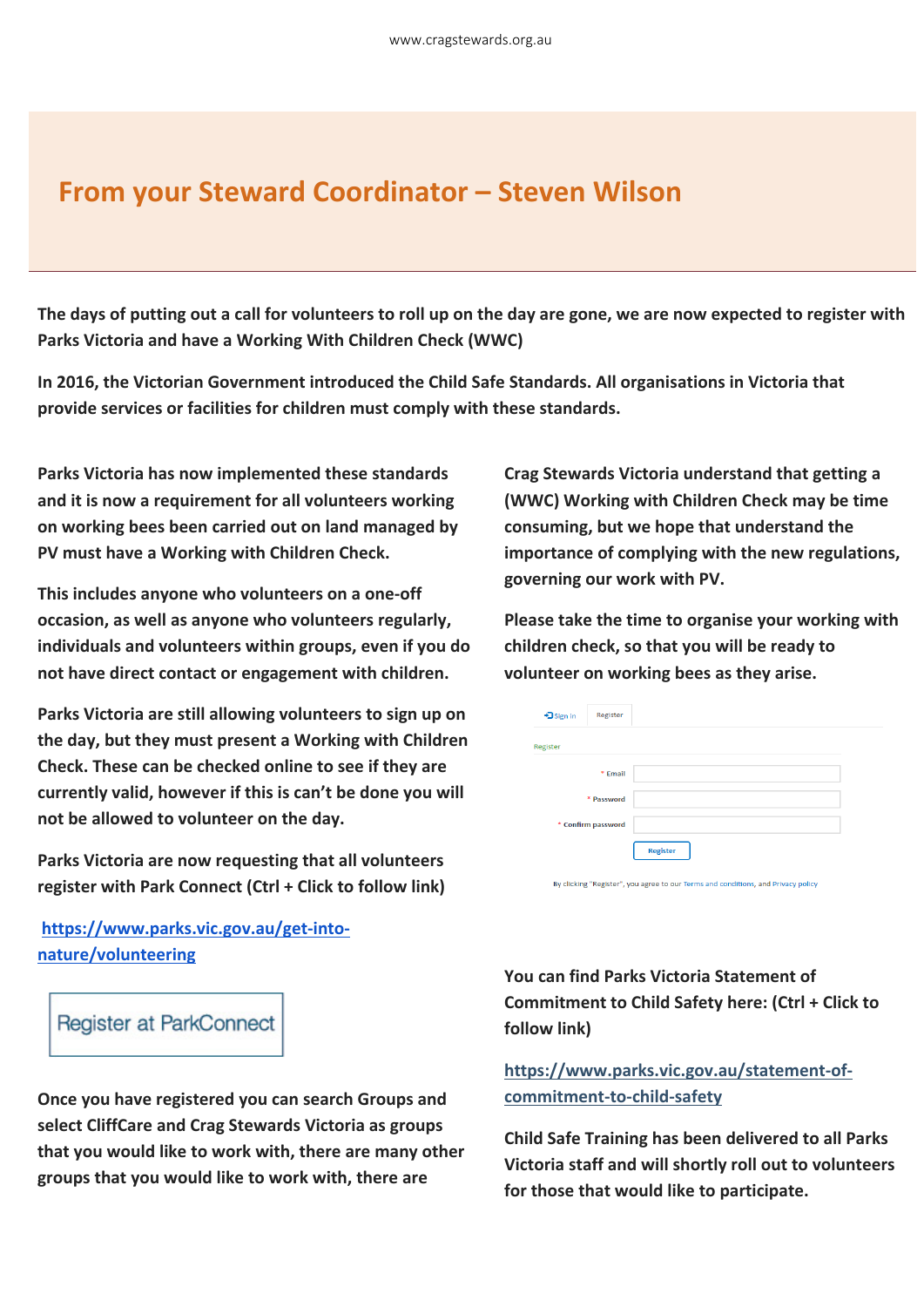**many other groups on Park Connect that you may wish to volunteer with as well.**

**There is no charge for a volunteer Working with Children Check – it is free and done in quick and easy steps.**

**If you know you'll be doing child-related work in Victoria, you can now apply online from anywhere in Australia. The first step is proving your identity.**

**You can do this online by using a smartphone to take photos of your identity (ID) documents and your face.**

**To get started, answer three quick questions to make sure you have everything you need to apply for a Check fully online.**

**To complete online you will need two ID documents, and one must have a photo.**

**Tip: The best combination is a passport and drivers' licence.**

**To begin, you must have one of the following ID documents:**

- **Australian passport (current or expired less than 3 years)**
- **Current foreign passport (with linked visa)**
- **Australian birth certificate**
- **ImmiCard**

**1. To apply online please, (Ctrl + Click to follow link) or visit:**

#### **[https://www.workingwithchildren.vic.gov.au/](https://volunteering.cmail20.com/t/r-l-tltdldll-ouyuhkkjil-j/)**

**2. Please ensure you select the 'Volunteer' option.**

**3. Use the Parks Victoria address and phone number below:**

**Parks Victoria Level 10, 535 Bourke Street Melbourne VIC 3000 131 963**

**To begin, you must have one of the following ID documents:**

- **Australian passport (current or expired less than 3 years)**
- **Current foreign passport (with linked visa)**
- **Australian birth certificate**
- **ImmiCard**



#### **What does your card display?**

- **Name**
- **Photograph**
- **Card number**
- **Card type**
- **Card expiry date**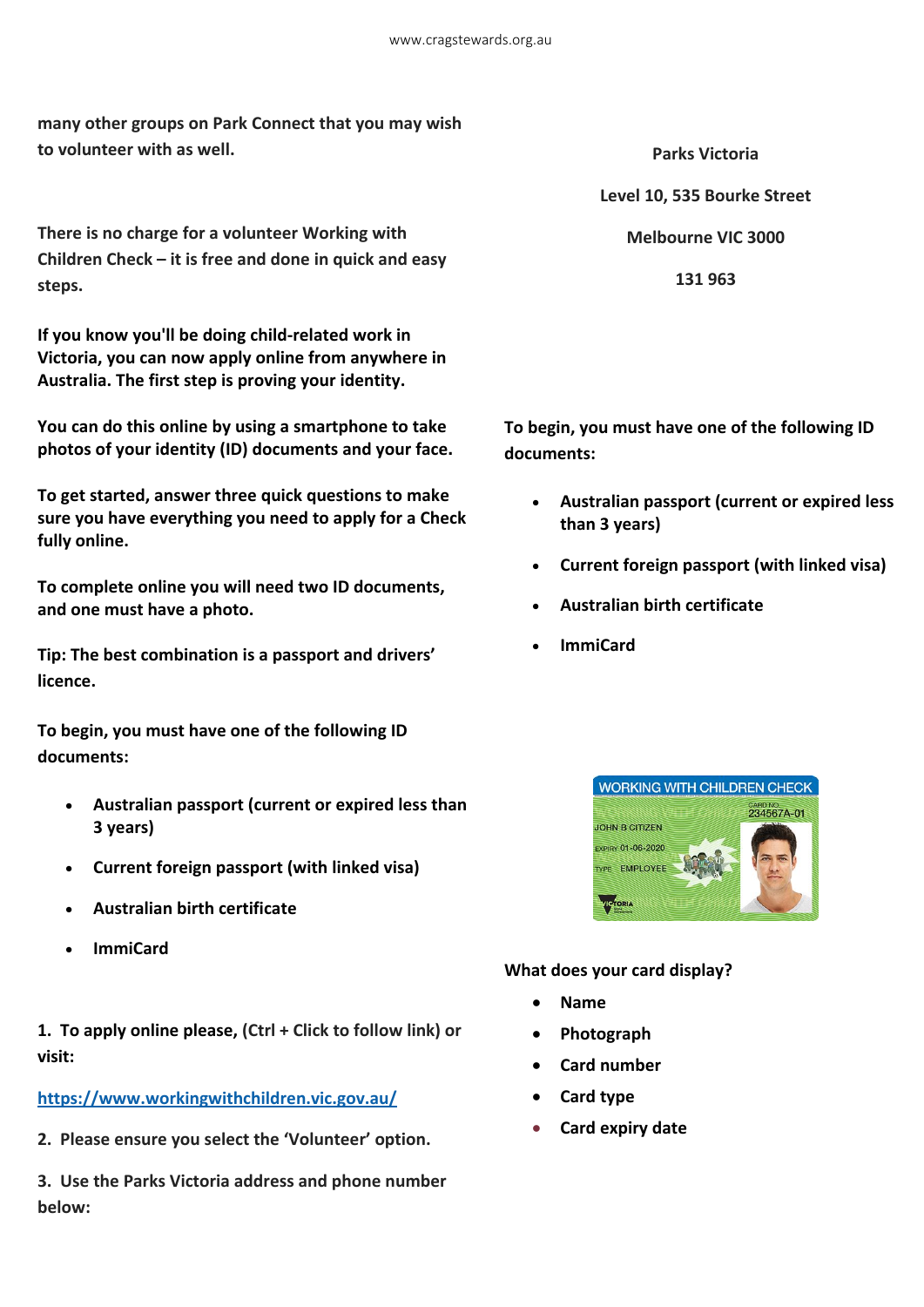**Thank you to Save Grampians Climbing for their kind donation of \$1014.89 from the sale of these T-shirts plus and additional \$386.00 from Grimpi Chalk Sales**





Notice the

addition of our logo on the Grimpi packaging

## **GOSHEN WATTS-WEB MASTER, STEWARD AND ALL-ROUND NICE GUY**



**I started climbing with the scouts in 1993, I still remember my first visits to Mt Arapiles and Summerday Valley while learning to lead climb. Since then, climbing has taken me to some of the most amazing crags this country has to offer - many of them in the Grampians. While I've had the privilege of climbing at many of these places, it saddens me to think climbers now finding the passion of climbing might not be able to have these same experiences.**

**I've always attempted to tread lightly (in climbing and in life), and I enjoy pure forms of climbing, especially Trad Climbing and Deep Water Soloing. It's up to climbers to show they can climb responsibly, look after areas they visit, and respect the need to protect important cultural and environmental values (the problem has been a difference in opinion between climbers and Parks Victoria about how to do this). It's a complex topic, but I got involved at the beginning, because news was moving quickly, with many unanswered questions, and so created a website exclusively for news about climbing access (Save Grampians Climbing).**

**Subsequently, I joined ACAV for several months, and now Crag** 

**Stewards Victoria, having had experience building websites, and being on various not-for-profit committees in my local community. I also am in the lucky position of not requiring full-time work (living a somewhat 'Permaculture lifestyle' on a low household income in Geelong. I want to contribute, in some way - to creating a sustainable world that we** *want* **to live in, and hopefully climbing can be a part of that.**

**(Photo: me on the start of Creon (Watchtower LHS), Pic Steve Toal.**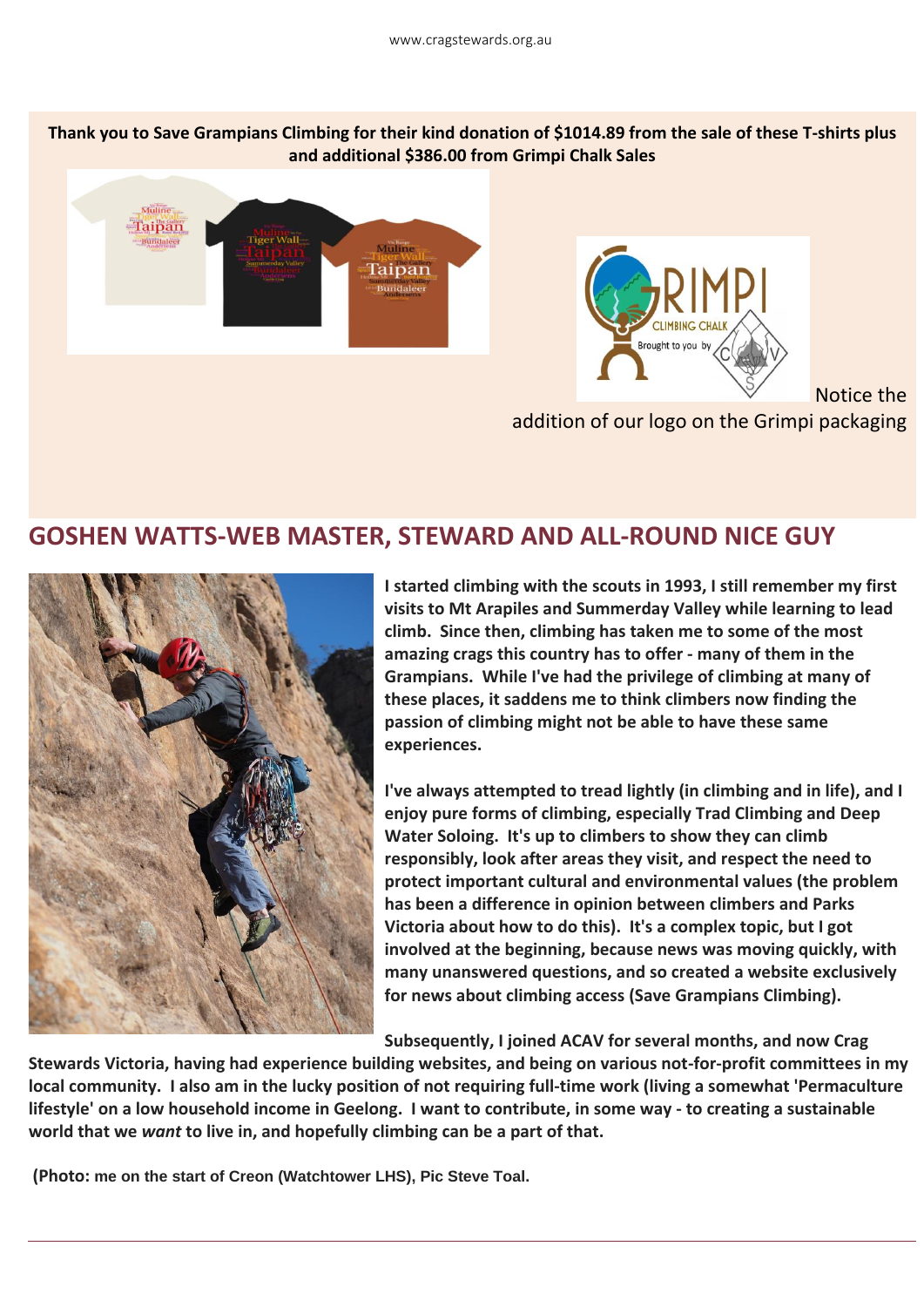



Crag Stewards Victoria





#### **INTRODUCING OUR RAP ARTIST – HOLLIE HICKS**

**Hollie is a proud Celtic Yorta Yorta woman from Melbourne who spent 12 months living Natimuk and attending Year 9 at school in Horsham.**

**She has displayed her NAIDOC Week artwork at the Goolum Goolum exhibition in 2020.**

**Danced at two Dream Time Games for the AFL representing Essendon, even though she is a tragic Richmond supporter.**

**Hollie got her inspiration for her painting from spending time exploring Dyurrait and its surrounds whilst living in Natimuk with extended family. Hollie would also like to thank her good friend Tyra King and her family for sharing their culture and for welcoming her into their group at Goolum Goolum.** 

**Hollie continues her cultural studies back in Melbourne with the loving support of her family and friends. Especially her mother Carrie and her brother Liam.** 

**Crag Stewards Victoria would also like to thank Hollie for her artwork and also for her assistance regarding cultural understanding and lived experiences and for her ongoing support in sharing her knowledge.**

*The Artwork design was inspired by Dyurrait where I lived for 12 months in Natimuk.*

*"It represents the colours of the area as well as the mountains and the communities and people who love and care for it."*





 **Coming together**



 **Meeting place**



**Mountains**